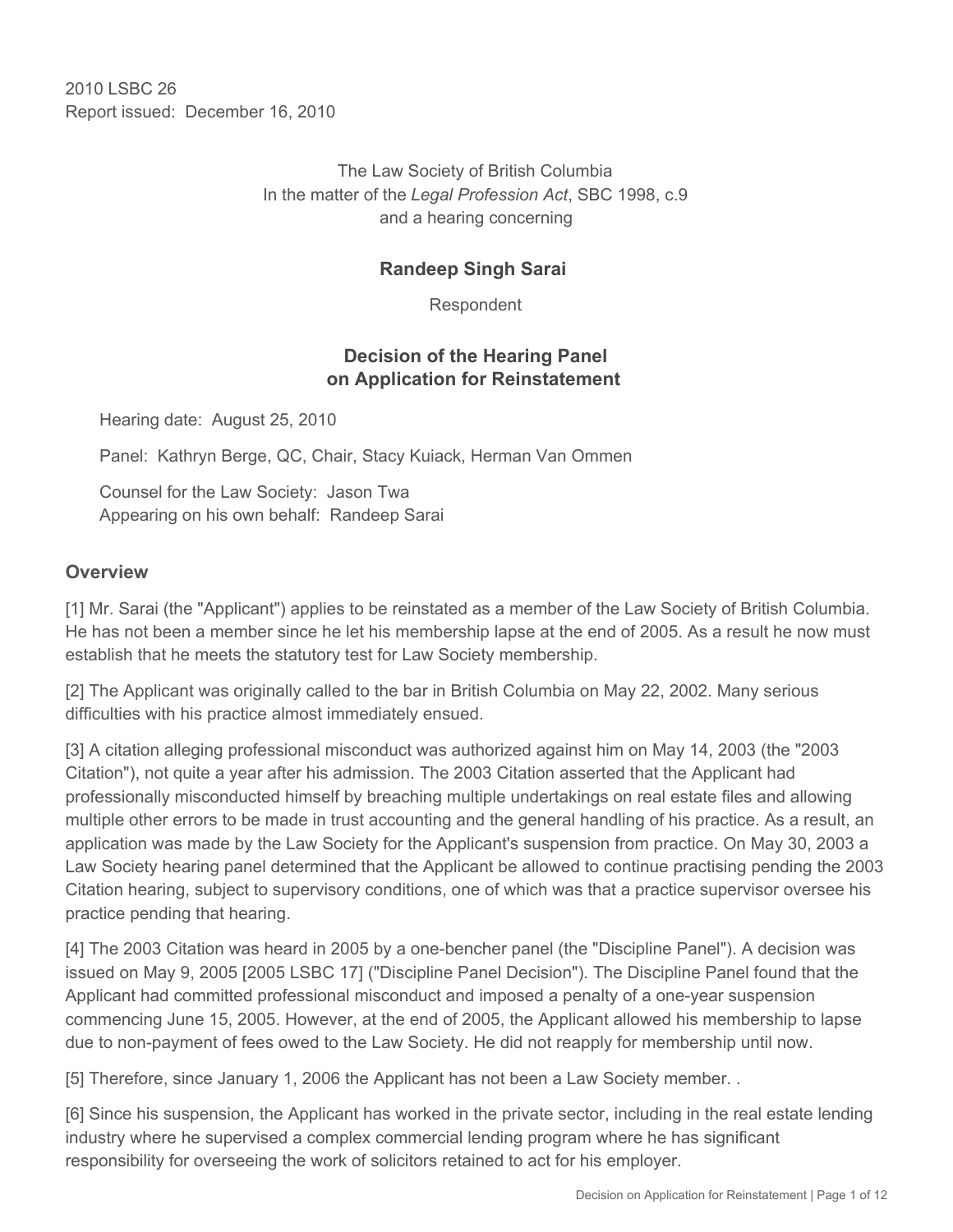[7] This hearing's purpose is to determine whether the Applicant will be permitted to again become a member of the Law Society. To do that he must satisfy the requirement of section 19(1) of the *Legal Profession Act*, which provides that:

19(1) No person may be enrolled as an articled student, called and admitted or reinstated as a member unless the benchers are satisfied that the person is of good character and repute and fit to become a barrister and a solicitor of the Supreme Court.

[8] Section 22(3) of the *Legal Profession Act* provides that, following a hearing, the panel must grant the application, grant it subject to appropriate conditions or limitations, or reject it.

[9] The Applicant has the burden of proving that he meets the character and fitness test on a balance of probabilities (Rule 2-67). In *Re. McOuat*, June 12, 1992 Panel Decision at p. 11 (affirmed by the Court of Appeal in *McOuat v. Law Society of BC* (1993), 78 BCLR (2d) 106), the panel commented on the central question of what constitutes good character:

What constitutes good character and repute and fitness to become a barrister and a solicitor of the Supreme Court? In an article entitled, "What is 'Good Character'?" published in *The Advocate*, (1977) v. 35, at 129, Mary Southin, QC (as she then was), considered the meaning of the terms, stating:

I think in the context "good character" means those qualities which might reasonably be considered in the eyes of reasonable men and women to be relevant to the practice of law in British Columbia at the time of application.

Character within the Act comprises in my opinion at least these qualities:

1. An appreciation of the difference between right and wrong;

2. The moral fibre to do that which is right, no matter how uncomfortable the doing may be and not to do that which is wrong no matter what the consequences may be to oneself;

3. A belief that the law at least so far as it forbids things which are *malum in se* must be upheld and the courage to see that it is upheld.

What exactly "good repute" is I am not sure. However, *the Shorter Oxford Dictionary* defines "repute" as "the reputation of a particular person" and defines "reputation" as:

1. The common or general estimate of a person with respect to character or other qualities; the relative estimation or esteem in which a person is held.

2. The condition, quality or fact of being highly regarded or esteemed; also respectability, good report.

In the context of s. 41 I think the question of good repute is to be answered thus: would a right-thinking member of the community consider the applicant to be of good repute? ...

If that right-thinking citizen would say, knowing as much about an applicant as the Benchers do, "I don't think much of a fellow like that. I don't think I would want him for my lawyer", then I think the Benchers ought not to call him or her.

[10] The test of good character and repute has both subjective and objective aspects. This was explained by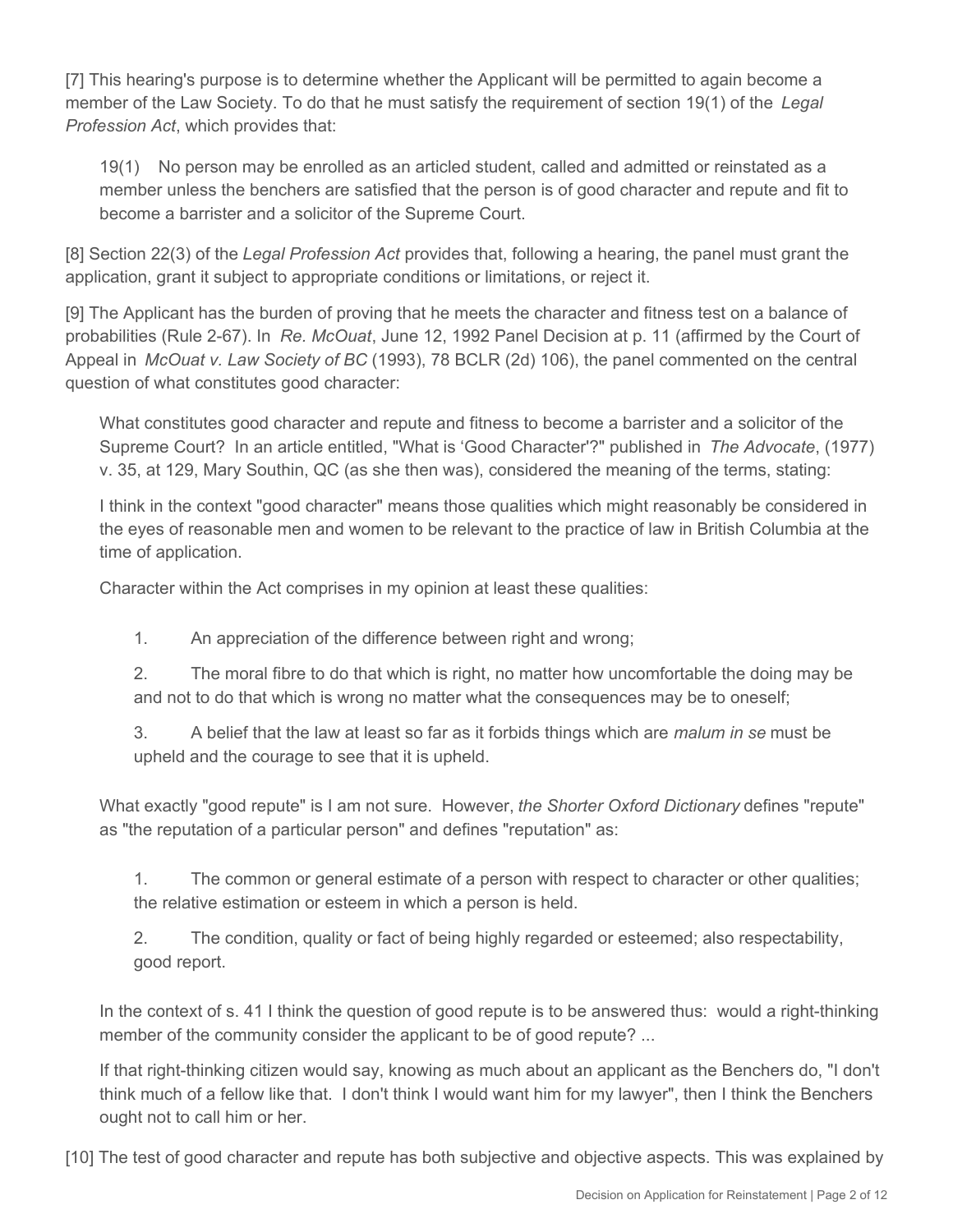the hearing panel in *McOuat*, supra, at p. 12:

The word "character" in the expression "good character and repute" has been treated in many decided cases, especially the older ones, as importing the character or "characterization" given the applicant by other persons, what may be called a subjective sense. An example is *Leader v. Yell* (1864), 16 CB (NS) 584; 143 ER 1256 where Erle CJ said

Good or bad character does not depend on what a man knows of himself; it means his general reputation in the estimation of his neighbours.

In the same case Byles J. said

... character does not mean a man's real conduct and mode of life, but it means his reputation among his neighbours.

In more recent cases the words "good character" seem to be applied in the context of "strength of character" or "character defect". Used in that way the expression "good character" refers to what a man's personality, principles and beliefs actually are as opposed to the way the community regards him, whether or not he has earned the good or bad regard in which he is held. This sense may be considered objective.

One tends to naturally consider it more important that a lawyer be a good person and have and act upon correct principles as opposed to being regarded, rightly or wrongly, by others as seeming to be good or bad. But we think we are required to consider the regard in which the candidate is held by others as well as the qualities of character Mr. McOuat possesses, that is both the subjective and objective senses of "good character".

[11] In this same case, the panel explained the fitness test at pp. 17-18:

The demands placed upon a lawyer by the calling of barrister and solicitor are numerous and weighty and "fitness" implies possession of those qualities of character to deal with the demands properly. The qualities cannot be exhaustively listed but among them must be found a commitment to speak the truth no matter what the personal cost, resolve to place the client's interest first and to never expose the client to risk of avoidable loss and trustworthiness in handling the money of a client.

[12] The Applicant's fitness and character are to be assessed at the time of the hearing (*Re: McOuat*). The standard is not one of perfection. The hearing panel in *Re: Lee*, 2009 LSBC 22 at para. [79] stated this principle by quoting *Law Society of Upper Canada* v. *Schuchert,* [2001] LSDD No. 63, at para. 18:

The relevant test is not whether there is too great a risk of future abuse by the applicant of the public trust, but whether the applicant has established his good character at the time of the hearing on a balance of probabilities. The test does not require perfection or certainty. The applicant need not provide a warranty or assurance that he will never breach the public trust.

[13] This hearing must enquire into the following:

(a) The circumstances surrounding each of the allegations contained in the July 23, 2003 citation issued by the Law Society of British Columbia, as particularized on the Schedule to the citation amended January 20, 2005;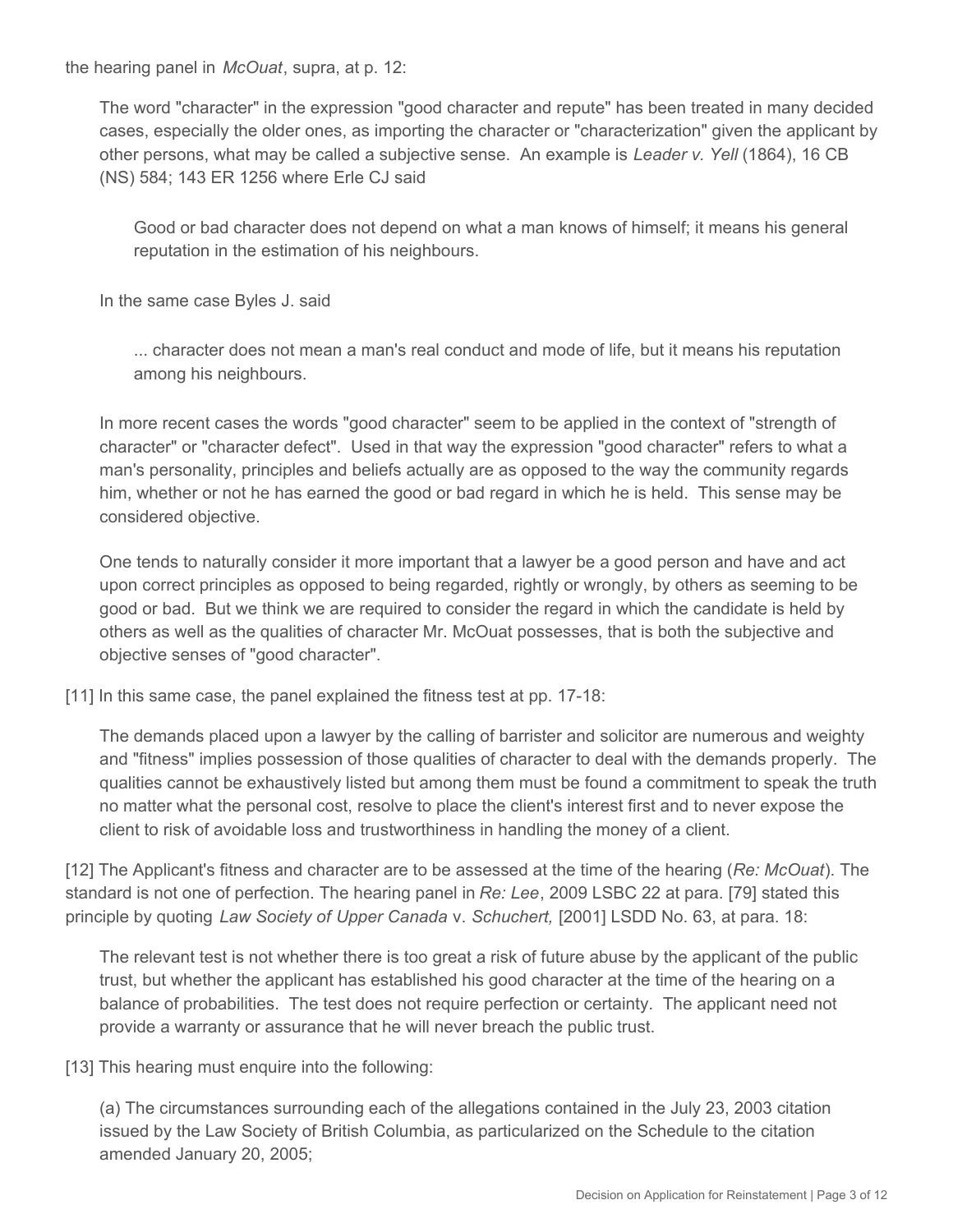(b) The Applicant's prior suspension, commencing July 1, 2005, for a one year period and the conditions imposed on his practice by a Law Society of British Columbia Hearing Panel;

(c) The circumstances surrounding legal services he performed for a client in which he:

i. Failed to secure discharges of mortgages on two properties between June 2003 and June 2004;

ii. Failed to secure a discharge of assignment of rents on one property between June 2003 and June 2004;

iii. In June 2003, reported to the client confirmation of the registration of a mortgage in the Land Title Office, which mortgage was not actually registered until October 7, 2004**,** despite being executed over three months earlier and the transfer of property having taken place on June 30, 2003;

iv. Failed on approximately 75 files to provide closing reports with State of Title Certificates, despite written instructions from the client to do so.

(d) The Applicant's failure to make payments to the Law Society of British Columbia for payment of costs arising out of the discipline hearing in accordance with the terms of the November 8, 2005 letter agreement;

(e) The Applicant's failure to file his Trust Report by the time required by Rule 3-72:

i. For the period ending April 30, 2005, which was due by July 31, 2005; and

ii. For the period May 1, 2005 to December 31, 2005, or to the closure of the Trust Account, which was due by March 31, 2006.

(f) The Applicant's performance in the Professional Legal Training Course.

[14] An Agreed Statement of Facts was submitted to this Panel. The Applicant also gave evidence and was cross-examined by Law Society counsel.

[15] The Applicant took the position that he was of good character and repute. He readily admitted that, at the time of his 2005 suspension from practice, he was not fit to be a barrister and solicitor of the Supreme Court as he did not have the required skills, training and maturity to meet the required standards of practice. He asserted that his work and life experience from his suspension onward have now given him the foundation to join the legal profession once again and meet the expected standards. Although he would prefer not to have conditions imposed upon his right to practise, he is quite willing to complete any required remedial training and submit to such supervision as the Law Society may impose.

[16] The Law Society took the position that, if the Applicant is to be readmitted to membership, it must be on conditions such that the public's right to be served by competent and skilled lawyers is met. Counsel for the Law Society asserted that, if the conditions required are very onerous, it may be that this meant that the Applicant was not fit to practise.

[17] It was common ground between the Law Society and the Applicant that there were no concerns about the Applicant's honesty in the matters that led to his 2005 suspension.

[18] The Applicant cooperated and made extensive admissions in the 2003 Citation Hearing and did so again in preparation for this hearing. He was notably contrite and stressed that he accepts full responsibility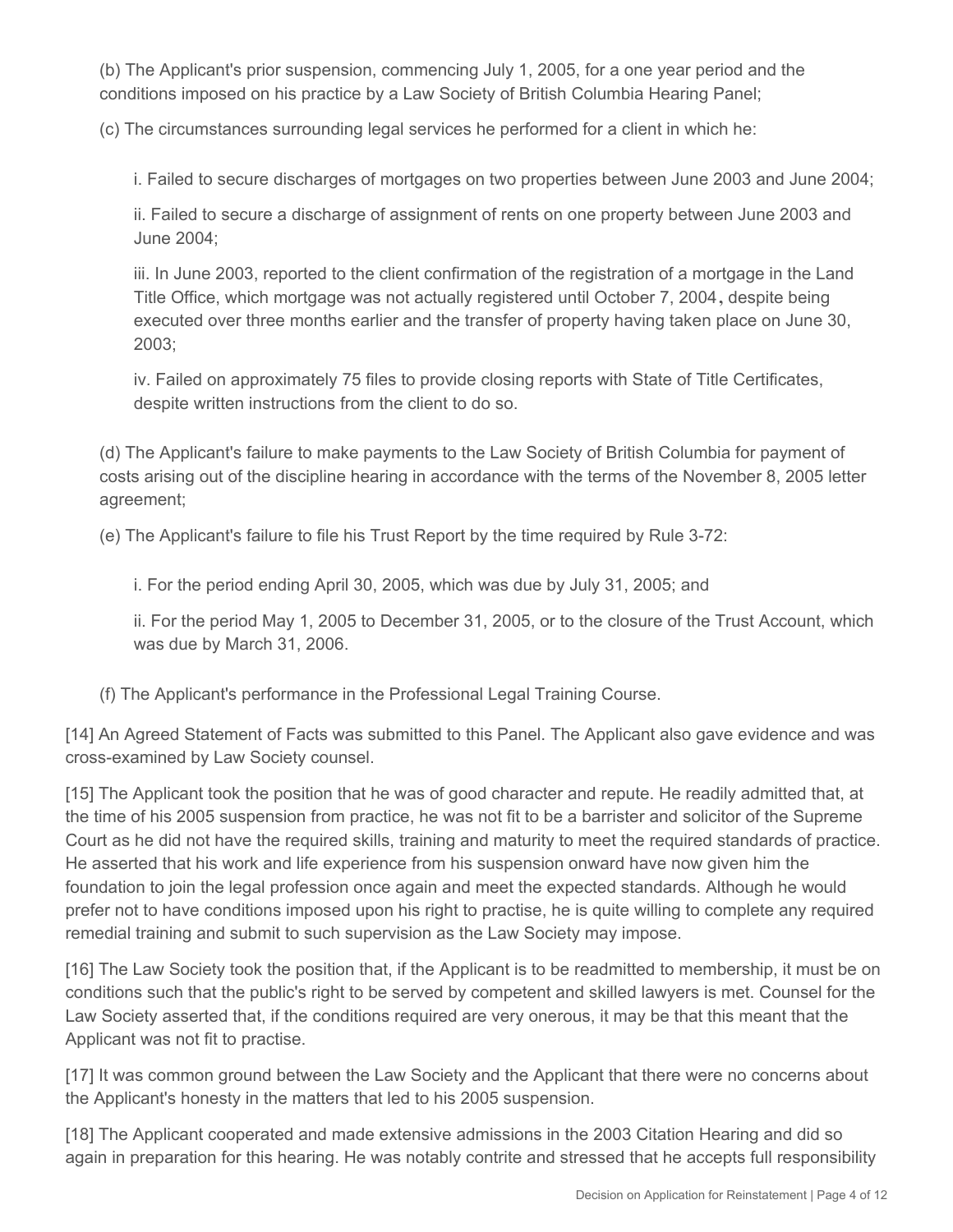for the many failures in his practice in 2002 through 2005.

# **Issue**

[19] Has the Applicant demonstrated that he is currently of good character and repute and fit to be a barrister and a solicitor of the Supreme Court?

# Facts

#### **Discipline in 2005**

[20] The full extent of the gravity of the matters dealt with by the Discipline Panel can only be understood by reviewing the extensive reports submitted to that panel and now to this Panel. A summary of the matters that were the subject of the 2003 Citation is set out below:

(a) The firm at which the Applicant was a partner, Legge Sarai, breached the Law Society Rules by:

(i) failing to account to clients on 35 different files for funds received on their behalf. Legge Sarai, in many instances, received funds but failed to pay the insurance binder fee or purchase title insurance;

- (ii) depositing funds other than trust funds into trust;
- (iii) on two occasions failing to maintain sufficient funds on deposit in trust to meet its obligations;
- (iv) failing to maintain the required trust books, records and accounts;

(v) failing to maintain general books, records and accounts and failing to maintain an accounts receivable ledger or other suitable system;

- (vi) failing to maintain a proper billings file;
- (vii) failing to record each trust and general transaction within the required time frames;

(viii) failing to record in its general books and accounts all funds received on account of fees or otherwise from or on behalf of clients; and

(ix) failing to retain the trust books, records and accounts relating to the most recent five year period at his chief place of practice;

(b) The Applicant failed to immediately pay sufficient funds to eliminate a trust shortage created by his partner, Mr. Legge, and failed to report the trust shortage to the Law Society;

(c) The Applicant failed to comply with the terms of his Practice Supervision Agreement in failing to provide 104 files to his practice supervisor;

(d) The Applicant breached numerous undertakings in his real estate conveyancing practice, both prior to entering into a Practice Supervision Agreement and after entering into a Practice Supervision Agreement, including undertakings to pay property taxes, to discharge builders' liens and to not submit documents for registration until all funds were in trust;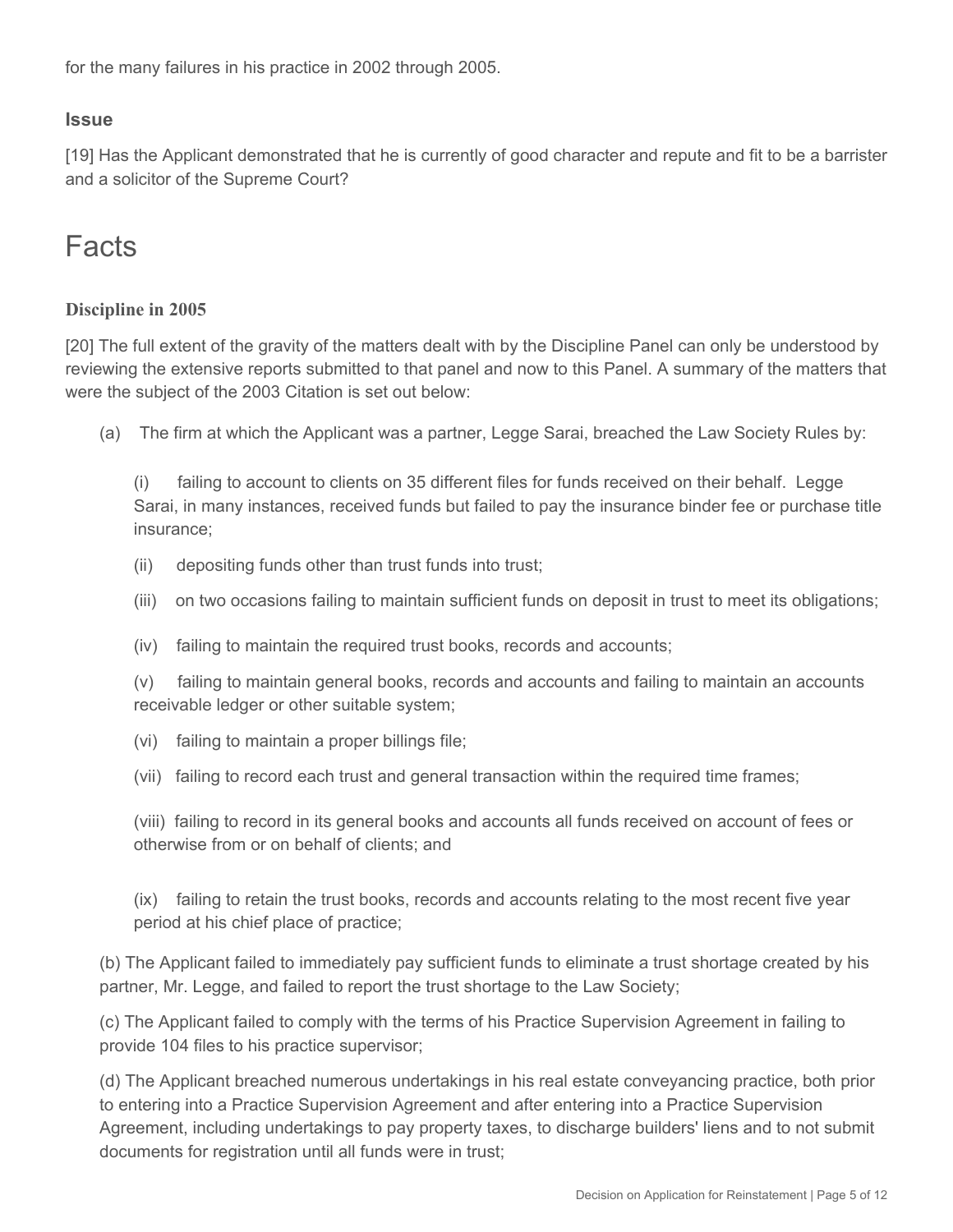(e) With respect to his real estate conveyancing practice, the Applicant failed to acquire and maintain adequate knowledge of the necessary practice and procedures and failed to serve those clients in a conscientious, diligent and efficient manner, including:

(i) a consistent pattern of disorganized files;

(ii) preparing Statements of Adjustment and Orders to Pay that were amended but not initialed by clients;

(iii) acting in a conflict of interest on three real estate projects;

(iv) failing to discharge builders' liens in a timely manner;

(v) failing to follow up on holdback funds due to clients, provide State of Title Certificates to lenders, to accurately report to clients, retain a lien holdback and to pay property taxes;

(vi) failing to fulfill undertakings;

(vii) failing to receive confirmation of insurance coverage for clients on the properties they purchased before the transaction was complete;

(viii) failing to follow instructions provided by institutional lenders;

(ix) failing to follow instructions found in contracts of purchase and sale;

(x) failing to report to institutional lenders and clients;

(xi) failing to place lawyers and notaries whose clients' were private lenders on appropriate undertakings not to pay out funds to private lenders until a registrable discharge was in the hands of the lawyer or notary;

(xii) failing to place lawyers or notaries for the opposite party in real estate transactions on proper undertakings to protect the interests of his clients;

(xiii) failing to request or give undertakings with respect to builders' lien holdback funds or funds remitted to pay GST; and

(xiv) acting in a conflict of interest in acting for both the borrowers and a private lender on the same file; and

(f) The Applicant breached trust accounting rules in failing to report trust shortages.

[21] The 2005 Discipline Panel Decision comments at some length about the enormity of the Applicant's misconduct alleged in the citation under consideration. The Panel summed up as follows:

[15] ... It is unlikely that a more extensive array of real estate practice misconduct will come before a discipline panel in the future. The circumstances of this practice are unique and should not be permitted to repeat in the future. The scope of the circumstances leading to this citation is massive. ...

[22] However, the Panel also found the Applicant's conduct in some areas of his practice to be creditable:

[32] There was a certain Jekyll and Hyde characteristic of the Respondent's behaviour in his conduct of the practice. In the work he was doing on his "other files", those that did not have a real property component, he performed well, conducted himself with all due propriety, acted promptly and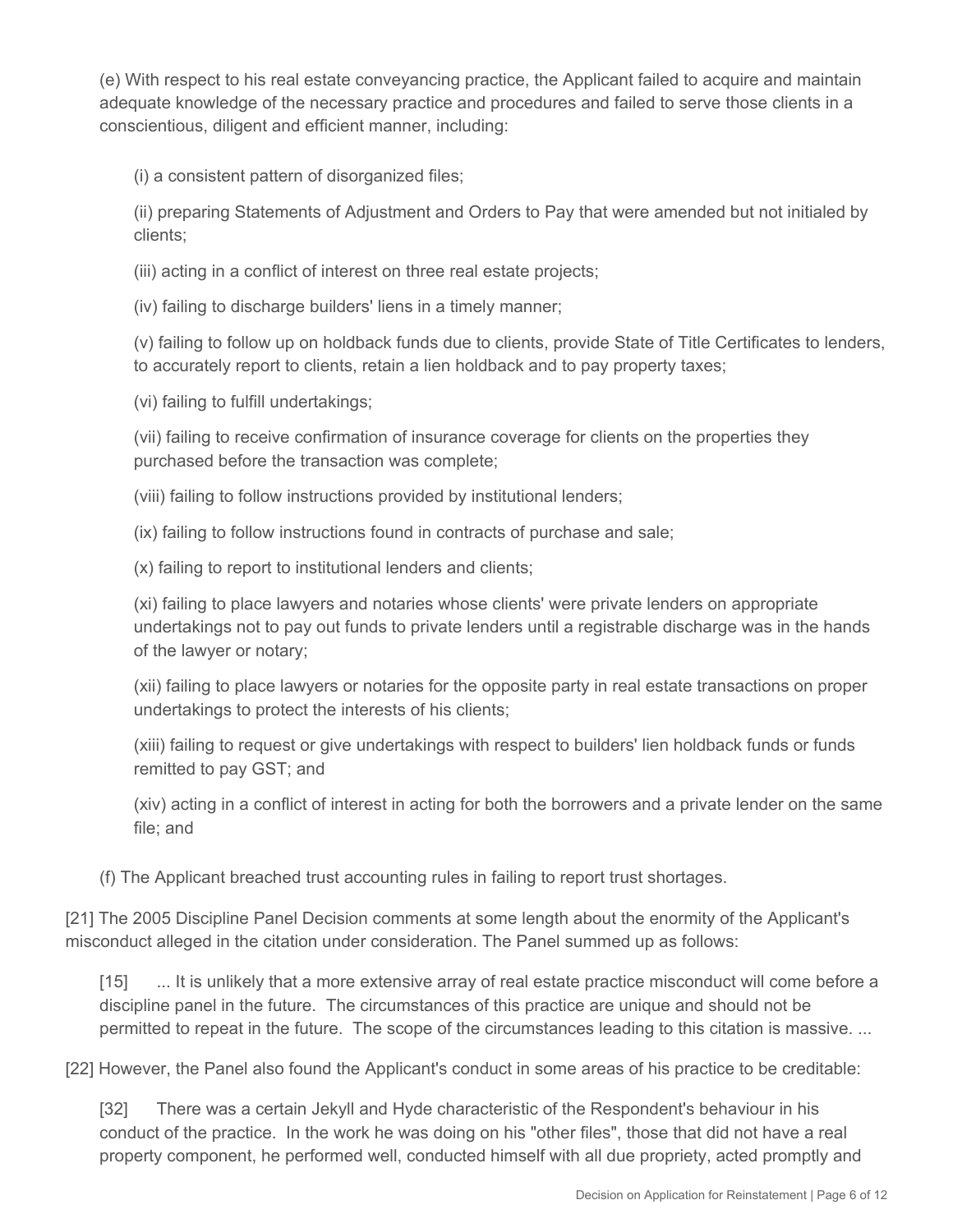effectively in respect of matters requiring attention and in respect of those files, attracted no attention from either the Law Society or from disgruntled clients. In short, he was in respect of his "other" files a typical young lawyer learning his way and working hard to find appropriate treatment for file problems presented to him.

# **Other Failures to Practise at a Minimum Level of Confidence**

[23] In addition to the matters that were the subject of the 2003 Citation, further evidence of the Applicant's failure to practise with a minimal level of competence in other matters with respect to one client prior to his suspension was also included in the Agreed Statement of Facts before this Panel. These matters can be summarized as follows:

(a) On one occasion, the Applicant forwarded mortgage proceeds to a purchaser's notary without putting the recipient on an undertaking to discharge prior encumbrances;

(b) On other occasions, he failed to note that the discharges had not been filed and failed to comply with Rule 3-89 to notify the Executive Director that the vendor had failed to file discharges within 60 days;

(c) On another file, the Applicant filed a mortgage with an incorrect legal description and was requested to withdraw the mortgage. He did so on September 4, 2003. However, he failed to file a replacement mortgage until October 7, 2004. During that time he took no steps to protect his clients' interests.

# **Conduct Subsequent to Suspension**

[24] Other conduct subsequent to the Applicant's suspension was also included in the Agreed Statement of Facts before this Panel, as follows:

45. On November 8, 2005, Mr. Sarai and the Law Society agreed to costs arising out of the Discipline hearing fixed in the amount of \$50,000 on the following terms:

a. In the event Mr. Sarai did not resume practice by March 1, 2007, then the three year period for paying costs would commence on March 1, 2007;

b. In the event Mr. Sarai failed to make a required payment, and within 30 days of so failing did not apply for an extension of time under Rule 5-10 of the Law Society Rules, then the Law Society may initiate an action against Mr. Sarai (the "Costs Action") for the remainder of the costs owing; and

c. Mr. Sarai will not file a defence in the Costs Action and, upon request, would provide the Law Society with a Consent to Judgment in the Costs Action, subject to agreement with the Law Society as to the balance of the costs owing.

46. Mr. Sarai failed to start making payments by March 1, 2007. As a result, the Law Society commenced the Costs Action against him on February 18, 2009. The Costs Action was settled in April 2009.

47. Mr. Sarai failed to file a trust report that was due on July 31, 2005. He did not file the trust report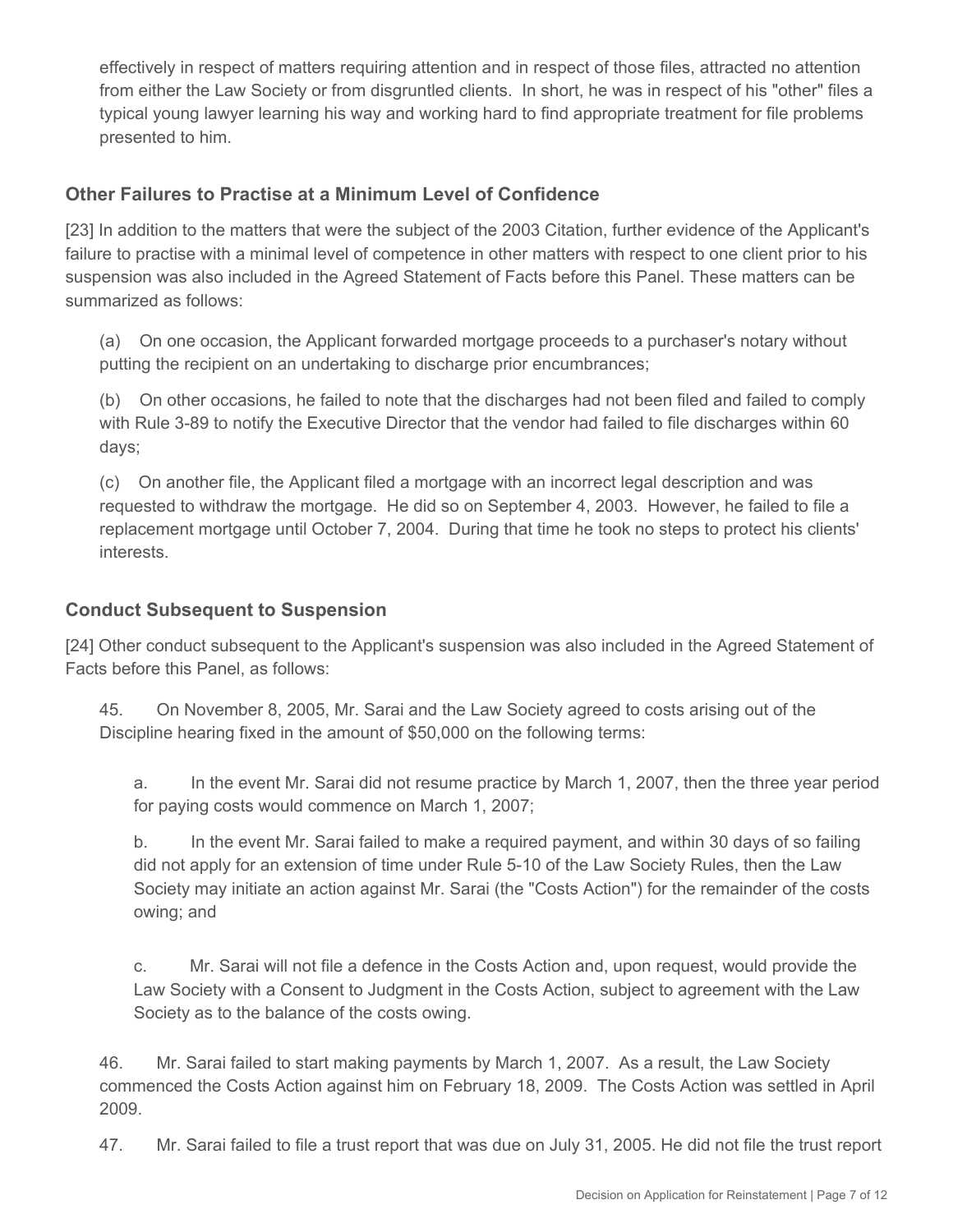until November 30, 2007, incurring late filing fees totalling \$12,124.

48. On April 3, 2008, the Discipline Committee reduced the late filing penalties to \$8,400, due immediately. Mr. Sarai paid this amount on March 9, 2009.

49. Mr. Sarai attended the May 2001 session of the Professional Legal Training Course ("PLTC"). He passed the Advocacy and Drafting assessments each with the minimum mark required of 70 and passed the Part I Qualifications Examination with a mark of 72.5. Mr. Sarai failed Writing (65), Interviewing (68) and the Part II Qualification Examination (53.5).

50. In September 2001, Mr. Sarai again attempted the Writing and Interviewing assessments and re-wrote the Part II Qualification Examination. While he passed the Interviewing (71) and Part II Qualification Examination (71.5), he failed the Writing Assessment (60).

51. Mr. Sarai required the permission of the Credentials Committee to make a third attempt at the Writing Assessment, which was granted. Mr. Sarai passed the Writing Assessment on his third attempt.

# **Applicant's Evidence**

[25] In the course of the Applicant's testimony before this Panel, he submitted a statement and testified to its truth. In that statement he attempted to explain his experience in practice that led to his suspension and set out for this Panel what has changed since 2005:

I had virtually no experience in this area prior to opening up, as neither trust procedures or real estate conveyancing is taught in either law school or PLTCs and nor [sic] did my place of articling work conduct real estate transactions. I relied heavily on my staff to process and manage the files, an error which cost me dearly and one which I ought to have known was wrong. ...

I therefore relied heavily on my conveyancers and legal staff to organize and arrange the files. I would do the sign-ups, make sure everything was in order, but neglected on the details, particularly the full extent of the undertakings. I thought it was normal course of business "as everyone did this", but was wrong. In many cases, I accepted verbal undertakings, or verbal confirmations for things such as house insurance, when I should have waited for written confirmations. When files and transfers were done, I relied on my staff to follow up with the reporting letters and simply confirm that everything was in order and signed the letters. I did not have the checks in place to ensure that all the necessary steps were being followed with respect to reporting, discharges, and state of title certificates. I was negligent. ...

I was just so overwhelmed with my personal circumstances and the demands of the practice that I was not as thorough and diligent as I ought to have been. Subsequently, I was suspended at my discipline hearing for one year commencing July 1, 2005 and ordered to pay costs. The decision was very strong and forced me to realize the gravity of my errors. I am glad I learnt this lesson when I was young, rather than years later when it could have snow-balled and caused more serious repercussion to those I acted for and to my family and reputation.

[26] It cannot be said strongly enough that the Applicant's failings during his short-lived practice were colossal. It is worthy of note that the Discipline Panel stated that it thought Mr. Sarai was ungovernable (para. [34] of the Discipline Panel Decision) and that, since he provided no explanation for his conduct in those early years, the Discipline Panel was left to speculate as to what caused the behaviour (para. [32]).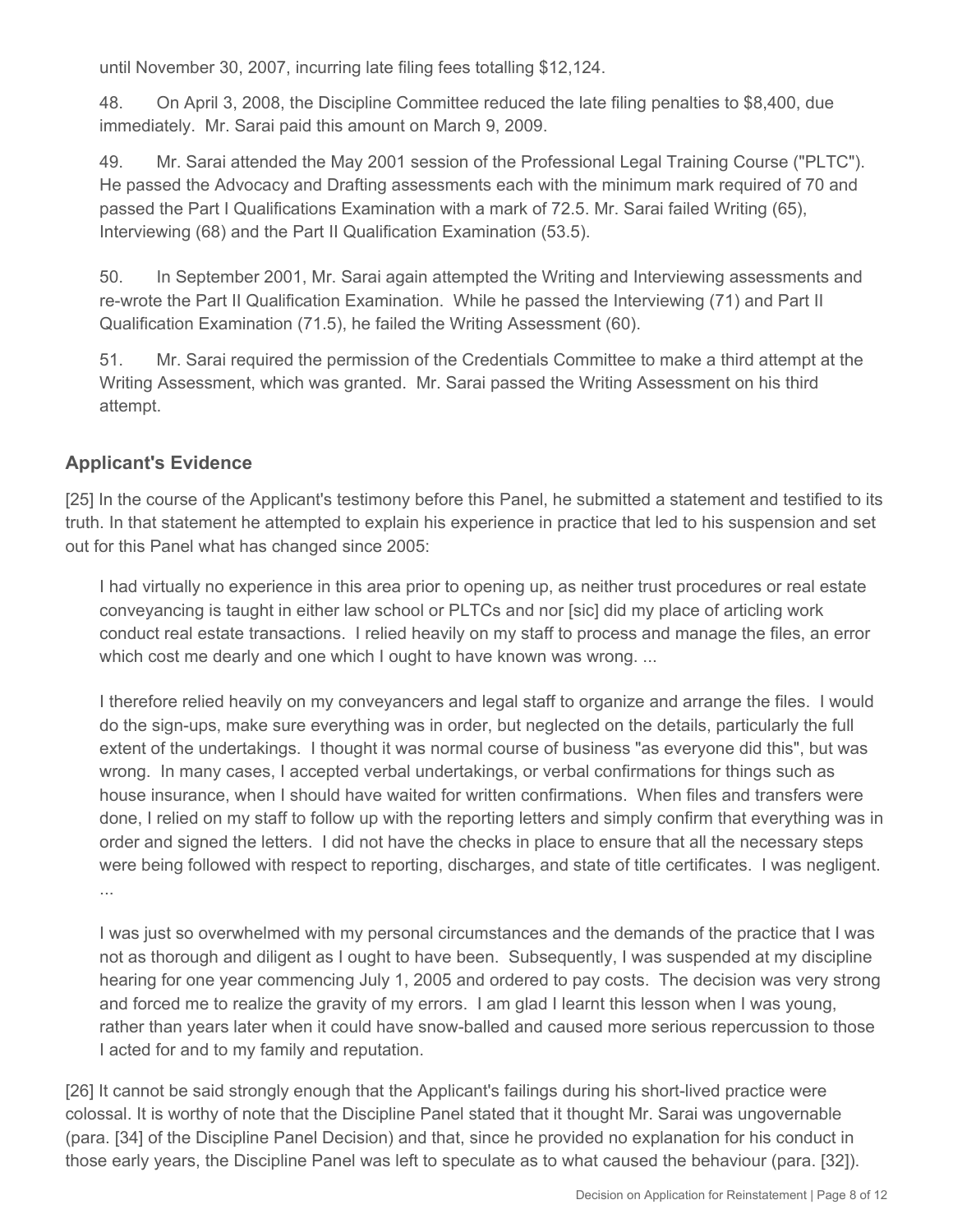[27] At the hearing, the Applicant attempted to explain to this Panel how such a total failure occurred from 2002 to 2005:

(a) Part of his justification for his failures was his father's health crisis and subsequent death, which occurred during the critical period leading up to the 2003 Citation. His father lived with him and unfortunately suffered a major heart attack shortly after the Applicant opened his new office in 2003. His father then suffered several more heart attacks and passed away in May 2004. The Applicant testified that he often spent up to six hours a day at the hospital. The combined effect of the Applicant's distress about his father's ill-health and the effects of his absence from the office contributed to the Applicant's lack of attention to his files during the material time;

(b) The Professional Legal Training Course, his articles and his early experience at the bar included absolutely no training in real estate conveyancing, the implications and import of a trust condition, or the proper use of a trust account;

(c) When he was first practising, the Applicant believed that a breach of undertaking was not really a significant matter, provided the substance of the matter was dealt with at some time; in the context of conveyancing, he thought of it in procedural terms. However, he now understands that an undertaking is something entirely different: it is an unequivocal promise that must never be broken;

(d) He now understands that the practice that he was engaged in, which involved a high volume of conveyancing, required a command of detail and the ability and knowledge to instruct paralegals as to opposed to relying on them to handle the files properly. He did not experience any particular problems in his litigation files. In hindsight he feels that he is not suited to residential real estate conveyancing and does not intend to resume this sort of practice should he be readmitted to Law Society membership.

[28] A matter of particular concern is that many of the failings that were the subject of both the 2003 Citation and this hearing occurred while the Applicant was under practice supervision. Although he knew his completed files would be reviewed by his practice supervisor, he continued to breach undertakings and mishandle his files. He testified that he did not receive instruction or supervision on the proper reorganization and administration of his practice so as to prevent the errors being made in the first place.

[29] The Applicant's explanation now is that he was overwhelmed and did not seek out this information. This, combined with inexperience, led him to accept that the supervisory review of files took place only after the files were completed. When errors were noted they were brought to his attention and added to the already-lengthy 2003 Citation. The Applicant's evidence is that, with the benefit of hindsight he can see that this approach was entirely ineffective in teaching him the skills that he needed in order to be a successful practitioner.

[30] As earlier mentioned, although the Applicant's failings were significant, it must be noted that none of his past misconduct was motivated by greed or dishonesty. The Hearing Panel affirmed this in the following manner:

[16] There are several characteristics of the circumstances of the Respondent that require an explanation. The Legge Sarai firm ceased its business operations as a partnership on April 30, 2003, and Mr. Sarai was left "holding the bag". Mr. Legge did not contribute to the accumulated losses and debts of the firm. *To his considerable credit, Mr. Sarai took full responsibility for the debts of the firm and has ensured that there are no unpaid creditors.* ...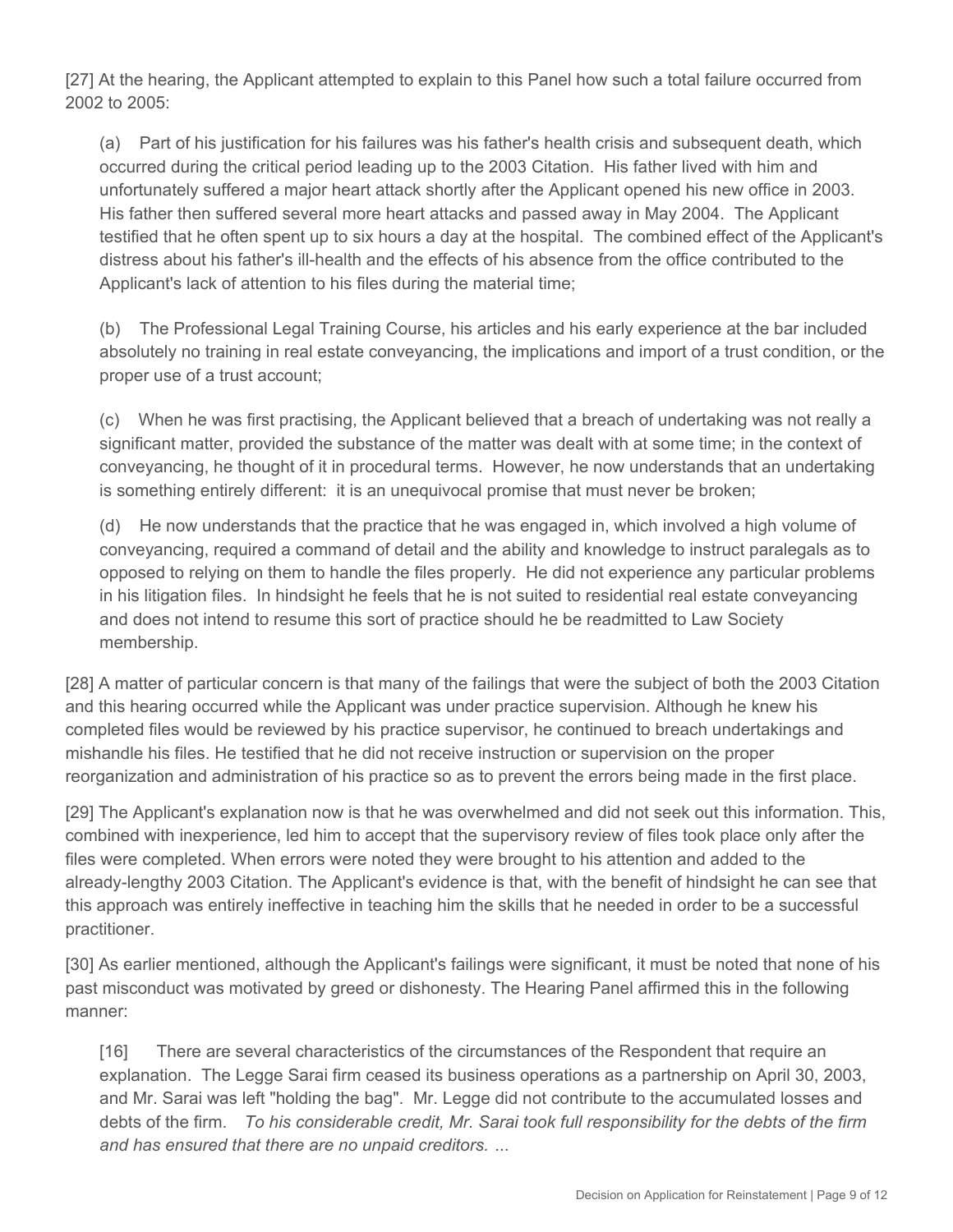[21] *While there were numerous breaches of undertaking observed by the Law Society, it was also noted that at the end of the day there was no substantial harm done as a result of those breaches of undertaking. The harm was limited to the inconvenience suffered by other members of the Law Society and by members of the public who were required to deal with the consequences of the Respondent's sloppy practices. ...*

[43] To ensure that the Respondent is clear that I have read and appreciated the force of the significant array of letters of support, I note that in the absence of those letters the penalty imposed by me would be even more severe than that which is contemplated herein.

[44] As I indicated to the Respondent and his counsel at the conclusion of the hearing, I had initially contemplated that the only outcome from this hearing that would be just and equitable in all of the circumstances would be for the Respondent to be disbarred. However, the strong ethic of community service as evidenced by the letters of support provided for him, together with the significant lack of experience of the Respondent in his years at the Bar, combine to produce an ameliorating effect on the penalty that should otherwise be provided.

### [*emphasis added*]

[31] Evidence before this Panel provided an understanding of how the Applicant's abilities may have improved since his suspension in 2005 and his current character and reputation. This evidence fell into two categories:

(a) *Fitness to practice:* The Applicant testified that, since mid-2005, he has gained employment experience, which has led to a better understanding of competent real estate and general legal practice. He testified in some detail about this experience since his suspension. At first he found that he could get no work at all. A period of significant poverty ensued, particularly as he devoted all available spare cash to paying off the significant practice debts that remained after his practice was closed following his 2005 suspension. Time was limited because he also had to attend to the closing of his practice and painstaking repair of all of the errors that were still outstanding. He had a young family and found that he had no choice but to return to his pre-law employment in the construction industry. His construction background coupled with his legal training led to him eventually being offered a position in December, 2008 as the manager of special loans for a major publically-traded capital investment firm. He was promoted to Vice-President of Loan Remediation a short time later. By the time of this hearing, he had approximately 20 months experience in this position.

In his current position, he instructs counsel across Western Canada on various matters including foreclosures and various insolvency and restructuring applications. He works with several leading counsel and instructs a selection of very capable and well-respected solicitors practising primarily in real estate matters. He has been able to observe first-hand the standards to which proper counsel adhere. This has led to a fundamental change in his experience and expectations and has given him much of the training in real estate legal work that his early practice experience lacked. The Applicant's evidence was that his current work experience will enable him to practise law at the level that he has come to see is expected.

#### (b) *Character and repute*:

(i) the Applicant submitted letters of reference from several of the counsel with whom he works closely. They describe him as "intelligent", "honest" and "decent". One said he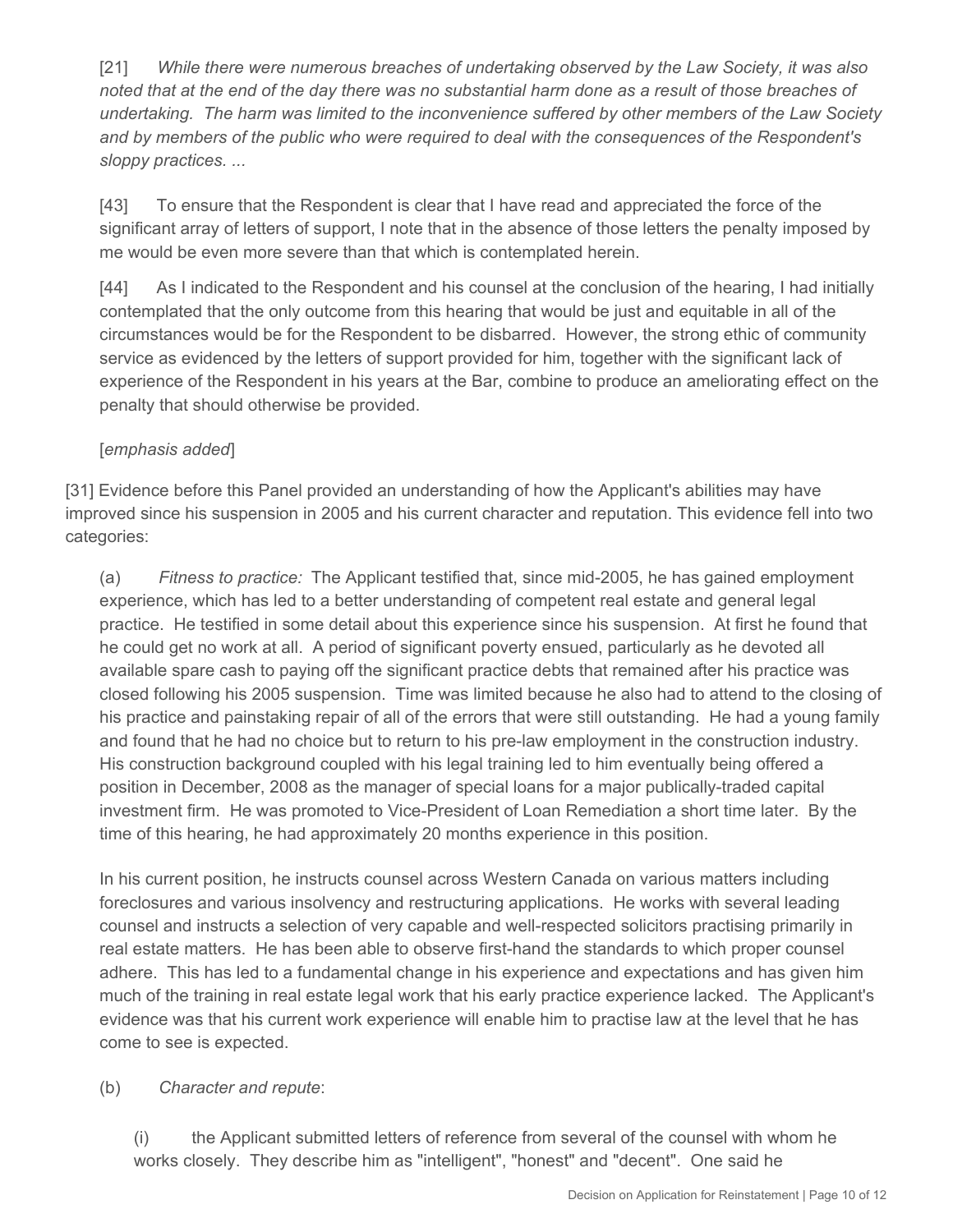"demonstrated a thoughtful, principled and solution-oriented approach to resolving the legal issues and conflicts that presented themselves." Another said, "I have found Mr. Sarai to be capable and effective at identifying relevant issues and bringing forward suggested strategies for discussion and debate among the lawyers and business people alike."

(ii) Both before and after his 2005 suspension, the Applicant was extensively involved in community affairs to the benefit of many. The Honourable Wallace Oppal, QC wrote as follows:

Mr. Sarai has an excellent reputation in the community. He has performed much public service particularly in the Indo-Canadian community and in the larger community. I know that he has been involved in raising scholarship funds for Indo-Canadian students so that young people in the community not fall prey to criminal activity. I know that he has given much time to helping young people. He is an extremely caring person who has a reputation both in the Indo-Canadian community and the community at large for honesty and integrity. In my respectful view he is an ideal candidate for reinstatement.";

(iii) In his testimony, the Applicant volunteered that, before an individual provided a letter of reference, that person was provided with a link to the Discipline Panel Decision and received a copy of the 2003 Citation. Taking this step ensured that no party provided such a letter without being fully informed of the gravity of the Applicant's past professional misconduct and the penalty imposed by the Discipline Panel.

[32] The Applicant testified regarding two further factors relevant to his current character, reputation and fitness to practise:

(a) Although his community volunteer work remains significant, in the years since his 2005 suspension, he has reduced his volunteer commitments dramatically. He has done this both in order to devote himself to his growing family and to achieve success in his current employment. He asserted that the reduction in these volunteer commitments will be of assistance in ensuring that he will have the time to devote to practice, should he be readmitted as a Law Society member;

(b) Similarly, with the maturity that has come during the Applicant's period of suspension and non-membership, he now realizes that if family or personal demands become so acute that he cannot properly supervise his practice (as occurred during the period of his father's illness and death), he must make short or long-term arrangements to have his practice covered, including making arrangements for a custodian.

# **Reasoning**

[33] After reviewing all of the evidence before us, this Panel has no difficulty finding that the Applicant is credible, honest in his dealings with others, including clients and third parties, and possesses a good reputation in the community.

[34] The issue is whether or not the Applicant is fit to be a barrister and solicitor. By fitness, we mean not only having the requisite knowledge of substantive law including practice and procedure but more importantly, the character trait of demanding of himself, at all times, consistent attention to detail and performance to the high standards demanded of all lawyers. We find that he is indeed fit, subject to demonstrating the required substantive knowledge of both real estate and general practice. We can ensure he demonstrates the requisite knowledge by imposing terms on his reinstatement.